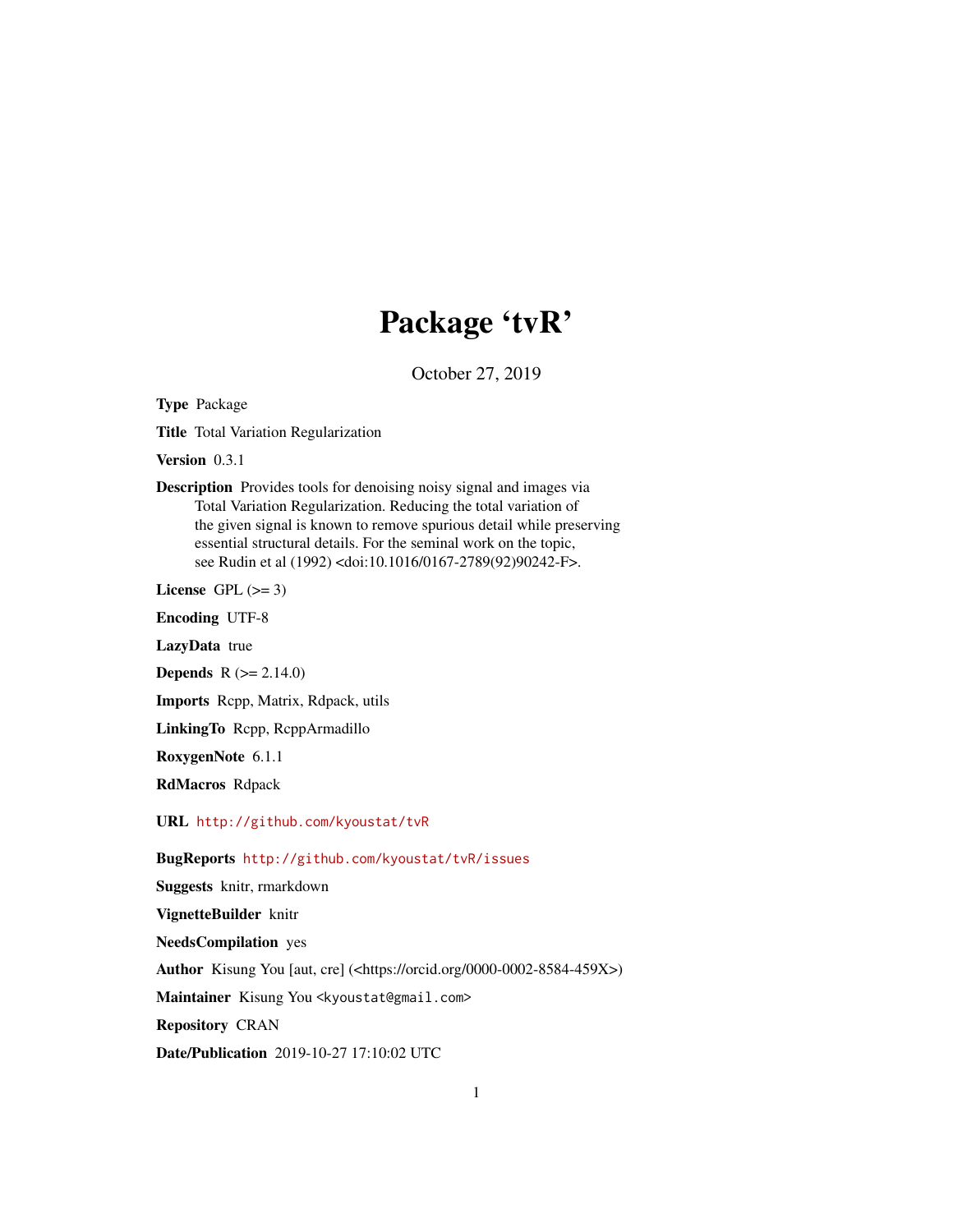### <span id="page-1-0"></span>R topics documented:

| Index |  |  |  |  |  |  |  |  |  |  |  |  |  |  |  |  |  |  |  |  |  |
|-------|--|--|--|--|--|--|--|--|--|--|--|--|--|--|--|--|--|--|--|--|--|

tvR-package *tvR : Total Variation Regularization*

#### Description

tvR provides tools for denoising noisy signal and images via Total Variation Regularization. Reducing the total variation of the given signal is known to remove spurious detail while preserving essential structural details. For now, we provide tools for *denoising* only on 1-dimensional signals or 2-dimensional images, where the latter be represented as 2d or 3d array.

denoise1 *Total Variation Denoising for Signal*

#### Description

Given a 1-dimensional signal f, it solves an optimization of the form,

 $u^* = argmin_u E(u, f) + \lambda V(u)$ 

where  $E(u, f)$  is fidelity term and  $V(u)$  is total variation regularization term. The naming convention of a parameter method is <problem type> + <name of algorithm>. For more details, see the section below.

#### Usage

denoise1(signal, lambda = 1, niter = 100, method =  $c("TVL2.IC",$ "TVL2.MM"))

#### Arguments

| signal | vector of noisy signal.                          |
|--------|--------------------------------------------------|
| lambda | regularization parameter (positive real number). |
| niter  | total number of iterations.                      |
| method | indicating problem and algorithm combination.    |

#### Value

a vector of same length as input signal.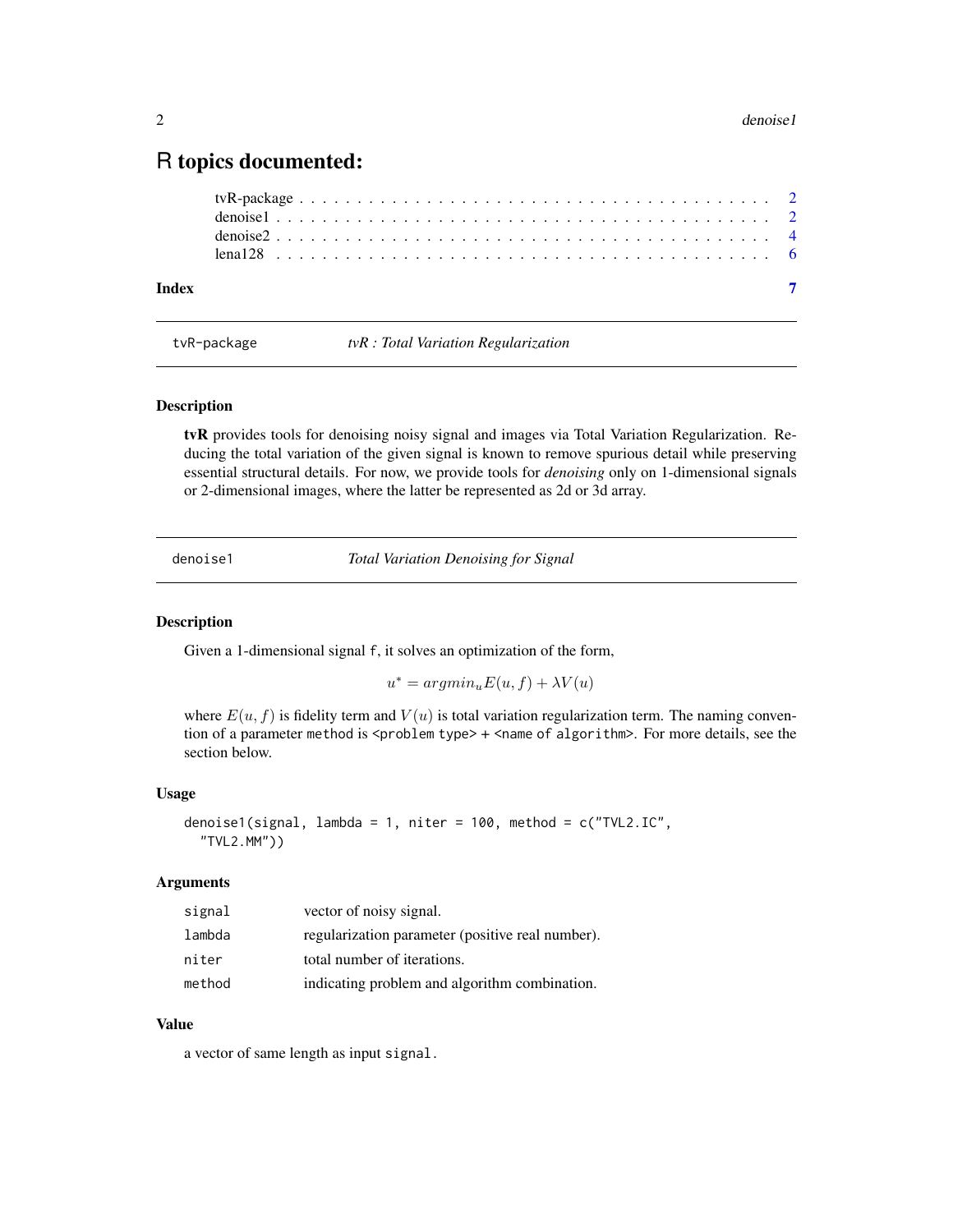#### denoise1 3

#### Algorithms for TV-L2 problem

The cost function for TV-L2 problem is

$$
min_{u} \frac{1}{2}|u - f|_{2}^{2} + \lambda |\nabla u|
$$

where for a given 1-dimensional vector,  $|\nabla u| = \sum |u_{i+1} - u_i|$ . Algorithms (in conjunction with model type) for this problems are

"TVL2.IC" Iterative Clipping algorithm.

"TVL2.MM" Majorization-Minorization algorithm.

The codes are translated from MATLAB scripts by [Ivan Selesnick.](http://eeweb.poly.edu/iselesni/)

#### References

Rudin LI, Osher S, Fatemi E (1992). "Nonlinear total variation based noise removal algorithms." *Physica D: Nonlinear Phenomena*, 60(1-4), 259–268. ISSN 01672789, doi: [10.1016/01672789\(92\)9](https://doi.org/10.1016/0167-2789(92)90242-F)0242- [F,](https://doi.org/10.1016/0167-2789(92)90242-F) <http://linkinghub.elsevier.com/retrieve/pii/016727899290242F>.

Selesnick IW, Parekh A, Bayram I (2015). "Convex 1-D Total Variation Denoising with Non-convex Regularization." *IEEE Signal Processing Letters*, 22(2), 141–144. ISSN 1070-9908, 1558-2361, doi: [10.1109/LSP.2014.2349356,](https://doi.org/10.1109/LSP.2014.2349356) <http://ieeexplore.ieee.org/document/6880761/>.

#### Examples

```
## generate a stepped signal
x = rep(sample(1:5,10,replace=TRUE), each=50)
## add some additive white noise
xnoised = x + \text{norm}(\text{length}(x), \text{ sd=0.25})## apply denoising process
xproc1 = denoise1(xnoised, method = "TVL2.IC")
xproc2 = denoise1(xnoised, method = "TVL2.MM")
## plot noisy and denoised signals
plot(xnoised, pch=19, cex=0.1, main="Noisy signal")
lines(xproc1, col="blue", lwd=2)
lines(xproc2, col="red", lwd=2)
legend("bottomleft",legend=c("Noisy","TVL2.IC","TVL2.MM"),
col=c("black","blue","red"),#' lty = c("solid", "solid", "solid"),
lwd = c(0, 2, 2), pch = c(19, NA, NA),pt.cex = c(1, NA, NA), inset = 0.05)
```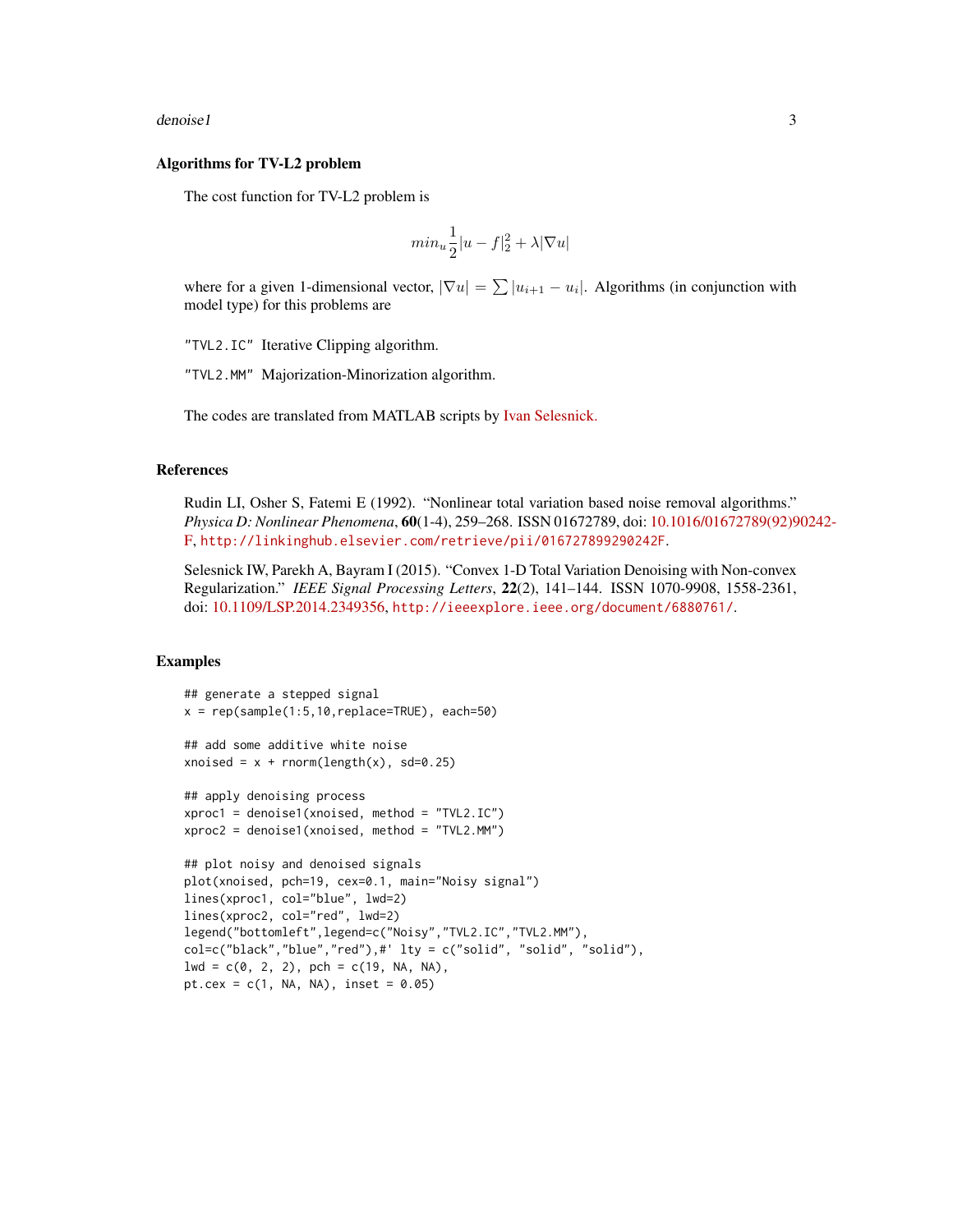<span id="page-3-0"></span>

#### Description

Given an image f, it solves an optimization of the form,

 $u^* = argmin_u E(u, f) + \lambda V(u)$ 

where  $E(u, f)$  is fidelity term and  $V(u)$  is total variation regularization term. The naming convention of a parameter method is <problem type> + <name of algorithm>. For more details, see the section below.

#### Usage

```
denoise2(data, lambda = 1, niter = 100, method = c("TVL1.PrimalDual",
  "TVL2.PrimalDual", "TVL2.FiniteDifference"), normalize = FALSE)
```
#### Arguments

| data      | standard 2d or 3d array.                                            |
|-----------|---------------------------------------------------------------------|
| lambda    | regularization parameter (positive real number).                    |
| niter     | total number of iterations.                                         |
| method    | indicating problem and algorithm combination.                       |
| normalize | a logical; TRUE to make the range in $[0, 1]$ , or FALSE otherwise. |

#### Value

denoised array as same size of data.

#### Data format

An input data can be either (1) 2-dimensional matrix representaing *grayscale* image, or (2) 3 dimensional array for *color* image.

#### Algorithms for TV-L1 problem

The cost function for TV-L2 problem is

$$
min_{u} |u - f|_1 + \lambda |\nabla u|
$$

where for a given 2-dimensional array,  $|\nabla u| = \sum sqrt(u_x^2 + u_y^2)$  Algorithms (in conjunction with model type) for this problems are

"TVL1.PrimalDual" Primal-Dual algorithm.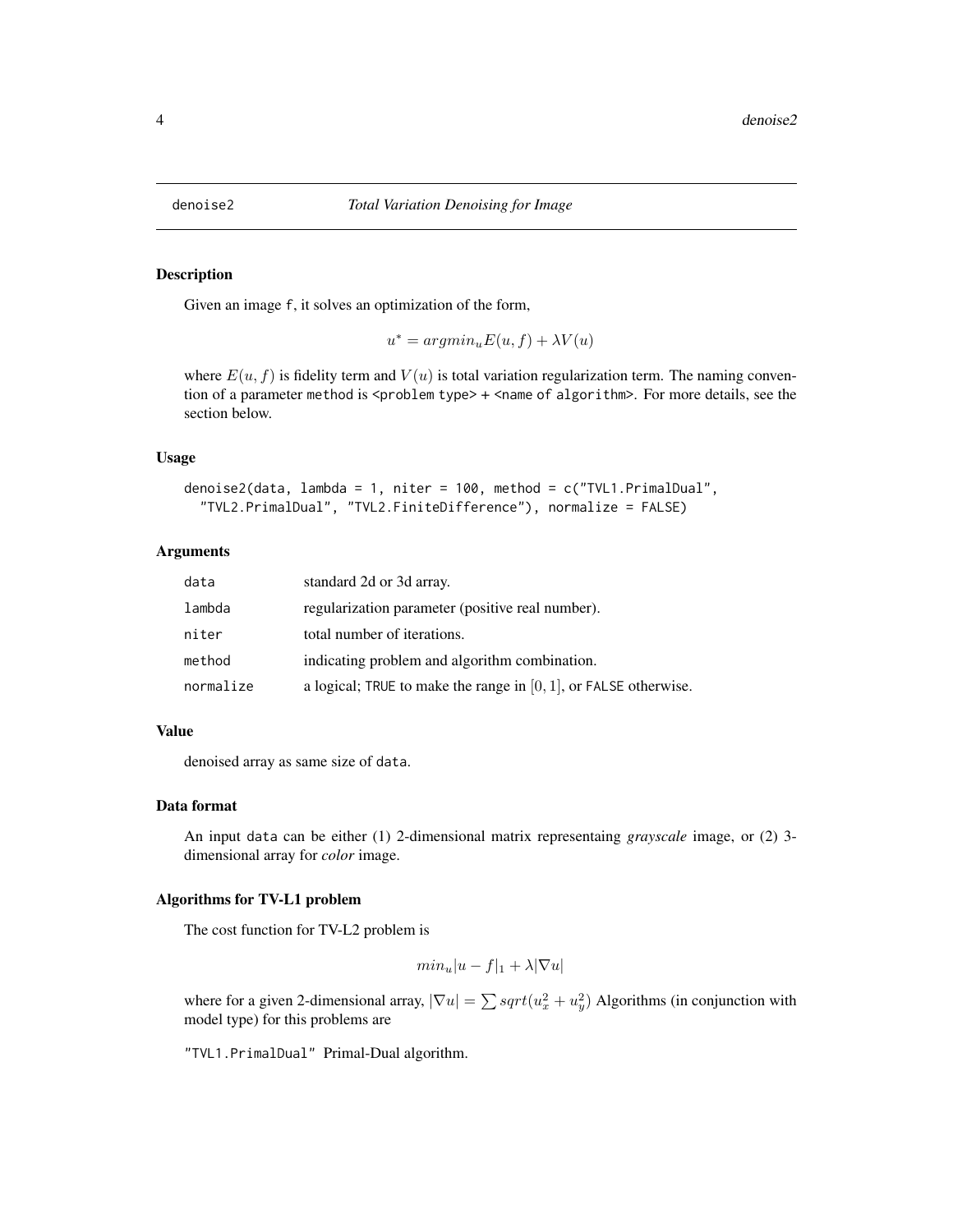denoise2 5

#### Algorithms for TV-L2 problem

The cost function for TV-L2 problem is

$$
min_{u}|u-f|_{2}^{2}+\lambda|\nabla u|
$$

and algorithms (in conjunction with model type) for this problems are

"TVL2.PrimalDual" Primal-Dual algorithm.

"TVL2.FiniteDifference" Finite Difference scheme with fixed point iteration.

#### References

Rudin LI, Osher S, Fatemi E (1992). "Nonlinear total variation based noise removal algorithms." *Physica D: Nonlinear Phenomena*, 60(1-4), 259–268. ISSN 01672789, doi: [10.1016/01672789\(92\)9](https://doi.org/10.1016/0167-2789(92)90242-F)0242- [F,](https://doi.org/10.1016/0167-2789(92)90242-F) <http://linkinghub.elsevier.com/retrieve/pii/016727899290242F>.

Chambolle A, Pock T (2011). "A First-Order Primal-Dual Algorithm for Convex Problems with Applications to Imaging." *Journal of Mathematical Imaging and Vision*, 40(1), 120–145. ISSN 0924-9907, 1573-7683, doi: [10.1007/s1085101002511,](https://doi.org/10.1007/s10851-010-0251-1) [http://link.springer.com/10.1007/](http://link.springer.com/10.1007/s10851-010-0251-1) [s10851-010-0251-1](http://link.springer.com/10.1007/s10851-010-0251-1).

#### Examples

```
## Not run:
## Load grey-scale 'lena' data
data(lena128)
## Add white noise
sinfo <- dim(lena128) # get the size information
xnoised \le lena128 + array(rnorm(128*128, sd=10), sinfo)
## apply denoising models
xproc1 <- denoise2(xnoised, lambda=10, method="TVL2.FiniteDifference")
xproc2 <- denoise2(xnoised, lambda=10, method="TVL1.PrimalDual")
## compare
gcd = gray(0:256/256)x11()
par(mfrow=c(2,2), pty="s")
image(lena128, main="original", col=gcol)
image(xnoised, main="noised", col=gcol)
image(xproc1, main="TVL2.FiniteDifference", col=gcol)
image(xproc2, main="TVL1.PrimalDual", col=gcol)
```
## End(Not run)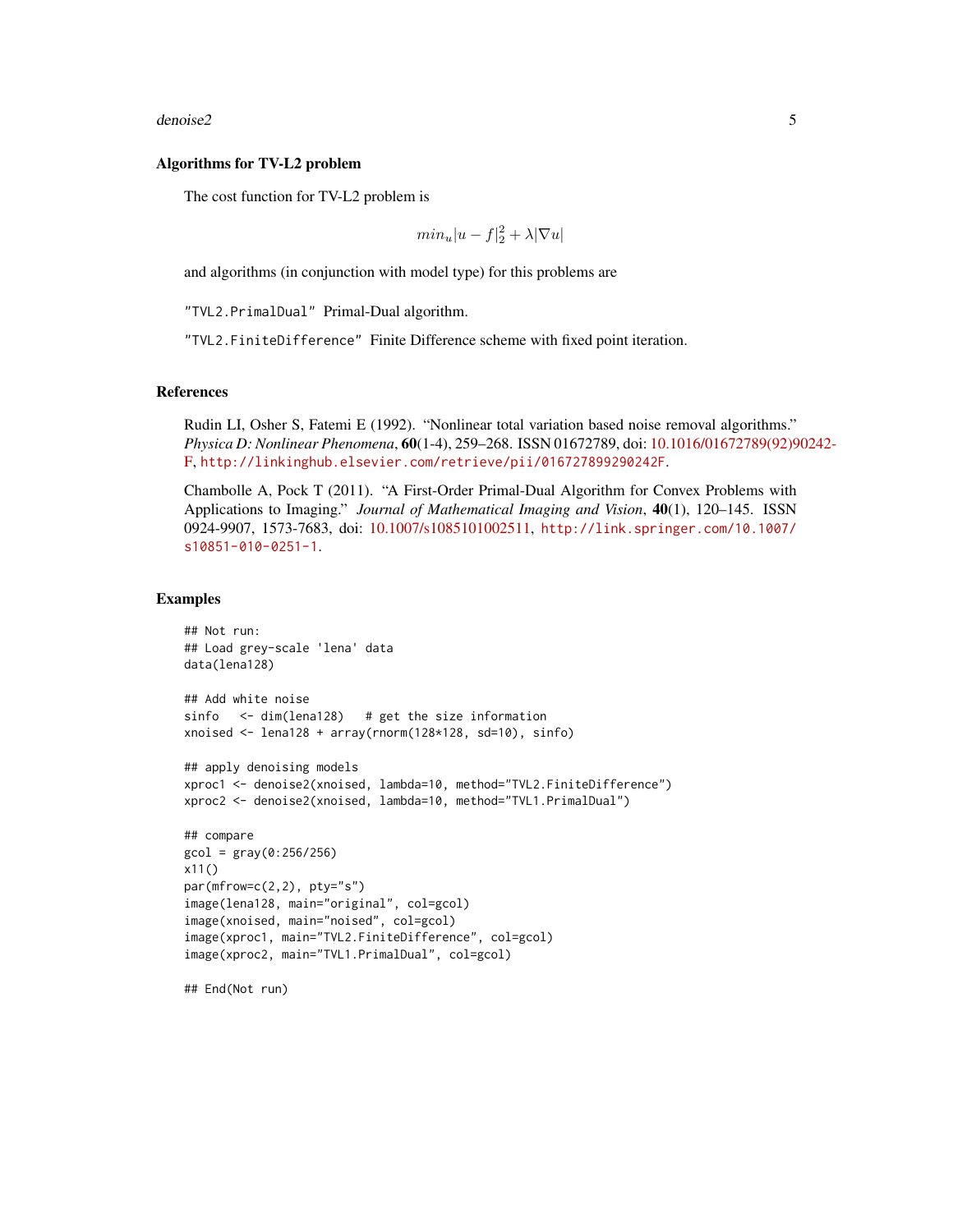<span id="page-5-0"></span>

#### Description

*Lena* is probably one of the most well-known example in image processing and computer vision. Well, here is a brief introduction on [the story of Lena.](http://www.lenna.org/)

#### Usage

data(lena128)

#### Format

matrix of size  $(128 \times 128)$ 

#### Source

[USC SIPI Image Database](http://sipi.usc.edu/database/?volume=misc)

#### References

Gonzalez, Rafael C. and Woods, Richard E. (2017) *Digital Image Processing* (4th ed.). ISBN 0133356728.

#### Examples

data(lena128) image(lena128, col=gray((0:100)/100), axes=FALSE, main="lena128")